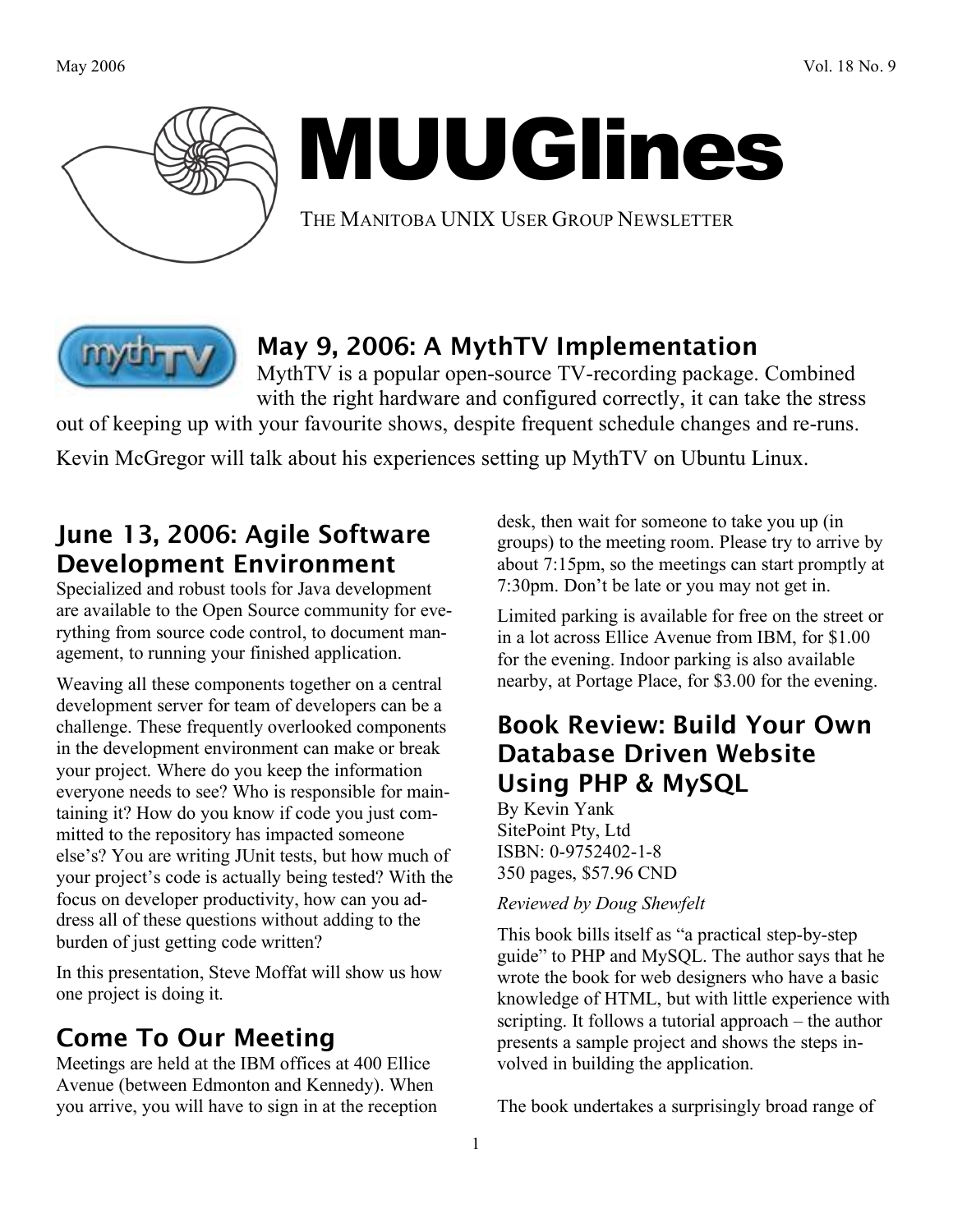topics. Besides introducing PHP, it assumes that the reader has little programming knowledge, and explains the basics of writing code. It introduces SQL queries and the basics of installing and administering a MySQL database. It provides tutorials in HTML cookies, sessions, and access control, a chapter on relational database design, and a chapter that introduces regular expressions.

To fit this breadth into a reasonably sized book, the author had to pass rapidly through all this material. The level of knowledge required ramps up fairly quickly in each chapter. For this reason, I'm not sure that the book has a clear audience. There is a lot of material for a beginner to digest. On the other hand, a more experienced developer would have to skim through a lot of elementary explanations before getting to the more advanced material. Also, the breadth of scope means that there is little depth, with little explorations of the options available to the web developer. The book focuses on delivering just enough information to advance the next step of the tutorial project.

Therefore, I see this book as a launch platform for other texts. It will provide a once-over-quickly introduction to PHP, but both beginning and advanced developers may look for other books to add depth to their understanding.

## Google: Summer of Code 2006

#### *From the Google website*

Summer of Code 2006 is a program that offers student developers stipends to create new open source programs or to help currently established projects. Google will be working with a variety of open source, free software, and technology-related groups to identify and fund several hundred projects over a three-month period. The inaugural instance of the program, which took place last summer, brought together 400 students and 40 mentoring organizations from 49 countries. We'd like to include even more organizations and participants this year.

The program's goals are to inspire young developers and provide students in Computer Science and related fields the opportunity to do work related to their academic pursuits during the summer, and to support existing open source projects and organizations. Since we're looking to find developers around the world (many of whom may have considered creating open source software but haven't yet taken the plunge), we felt that concentrating on the student population was a good place to focus our efforts. Further, since no single organization could possibly mentor hundreds of students working on disparate projects, we thought it made sense to spread the work throughout the open source and free software community. We also think that the Apache Software Foundation (for instance) knows a lot more about what an Apache project needs than Google does and is more likely to ensure that an applicant gets the right kind of guidance so they can create acceptable code.

Google began taking applications on May 1, 2006. For further details, see code.google.com/soc. Yes, there is a t-shirt involved.

## Seven Years of DMCA

In the seven years since the U.S. Congress enacted the Digital Millennium Copyright Act (DMCA), examples of the law's impact on legitimate consumers, scientists, and competitors continue to mount. A new report released today from the Electronic Frontier Foundation (EFF), "Unintended Consequences: Seven Years Under the DMCA," collects reports of the misuses of the DMCA – chilling free expression and scientific research, jeopardizing fair use, impeding competition and innovation, and interfering with other laws on the books. The report updates a previous version issued by EFF in 2003.

The report tells the story of the delay of the disclosure of the Sony BMG "rootkit" vulnerabilities on millions of music CDs. The dangerous software flaws were initially discovered by Princeton graduate student J. Alex Halderman. But Halderman delayed sounding the alarm about the security problems for several weeks so he could consult with lawyers about potential violations of the DMCA. The report also details the DMCA's role in impeding RealNetworks from selling digital music to Apple iPod own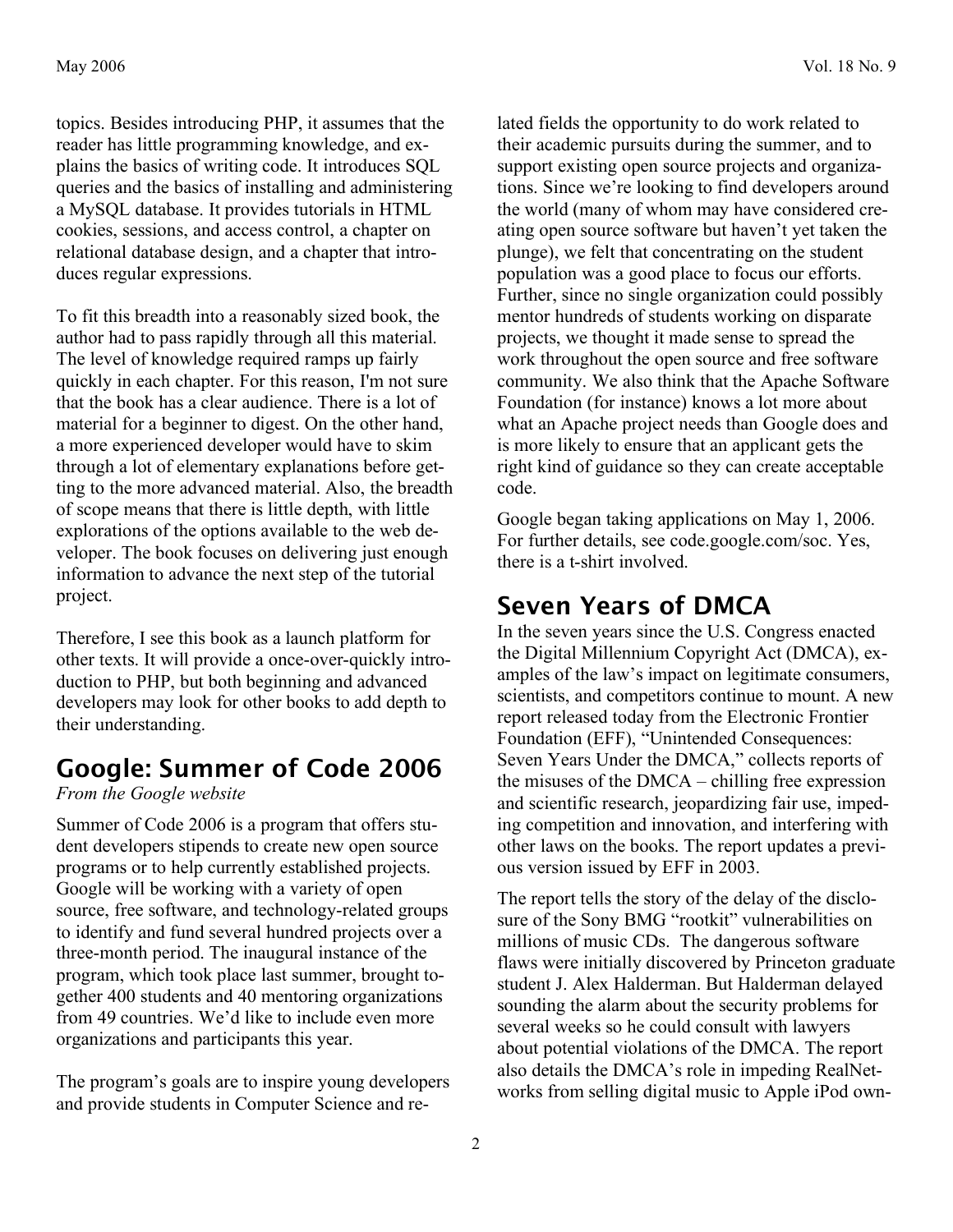ers, along with other unintended consequences from the DMCA.

"Rather than being used to stop 'piracy,' the DMCA has predominantly been used to threaten and sue legitimate consumers, scientists, publishers, and competitors," said EFF senior staff attorney Fred von Lohmann. "This law is not being used as Congress intended, and a review of the past seven years makes it clear that reform is needed."

For "Unintended Consequences: Seven Years Under the DMCA":

http://www.eff.org/IP/DMCA/?f=unintended\_conseq uences.html

For more on EFF and the DMCA: http://www.eff.org/IP/DMCA/

## OpenVZ Supports FC 5

The OpenVZ project announced availability of its operating system level server virtualization software for Fedora Core 5, which only recently became available. Also, the industry-exclusive "zero downtime migration" feature will be made available for the OpenVZ software.

Last month, OpenVZ (http://openvz.org) announced its availability on the latest SUSE Linux kernel and the latest Linux kernel 2.6.16.

"We've now taken the important step of delivering our OpenVZ software on the major Linux distributions so that many users can see the benefits of our technology," said Kir Kolyshkin, manager of the OpenVZ project. "Our goal, of course, is to gain adoption as part of the mainstream and other Linux distributions. Delivery of the zero downtime migration functionality as part of OpenVZ brings a capability which no other open source virtualization software offers."

#### **Open VZ for Fedora Core 5**

The OpenVZ kernel for Fedora Core 5 is available for download from

http://openvz.org/download/kernel/fc5. In addition, the OpenVZ project is making available Fedora Core 5 templates for virtual environments (previously called Virtual Private Server, or VPS), which enable real-time provisioning of servers and give users full

use of Fedora applications. The Fedora Core 5 templates allow for almost instant (in many cases about a minute) provisioning of an OpenVZ virtual environment – giving customers with applications running on Fedora the ability to run those applications on a virtual server, rather than a full server. Templates for Fedora Core 5 are available for download at http://openvz.org/download/template/.

#### **Zero Downtime Migration**

The OpenVZ project announced it will add the industry-exclusive "zero downtime migration" feature that allows IT professionals to move virtual servers between physical servers without end-user disruption or the need for costly storage capacity.

Using the zero downtime migration function captures the state of an existing virtual environment and its contents and migrates it to a new physical server without any interruption in service or availability. The function executes between any two servers on a network, so the capability works for any server and any application. OpenVZ delivers this capability without additional requirements, such as a storage area network (SAN). The zero downtime migration feature will be made available for download later this month.

#### **About the OpenVZ Project**

The OpenVZ project freely distributes and offers support to its users, promoting operating system virtualization through a collaborative, community effort.

OpenVZ software comes with user tools that help automate management of virtual servers. OpenVZ creates isolated, secure virtual environments on a single physical server – enabling greater server utilization and superior availability with fewer performance penalties. The virtual servers perform and execute like independent servers with their own memory, configuration files, users and applications. Each can be re-booted independently.

With the power of modern CPUs from both Intel and AMD (including the latest dual-core offerings), hardware is often under utilized. With virtualization technology, the server can effectively be split into